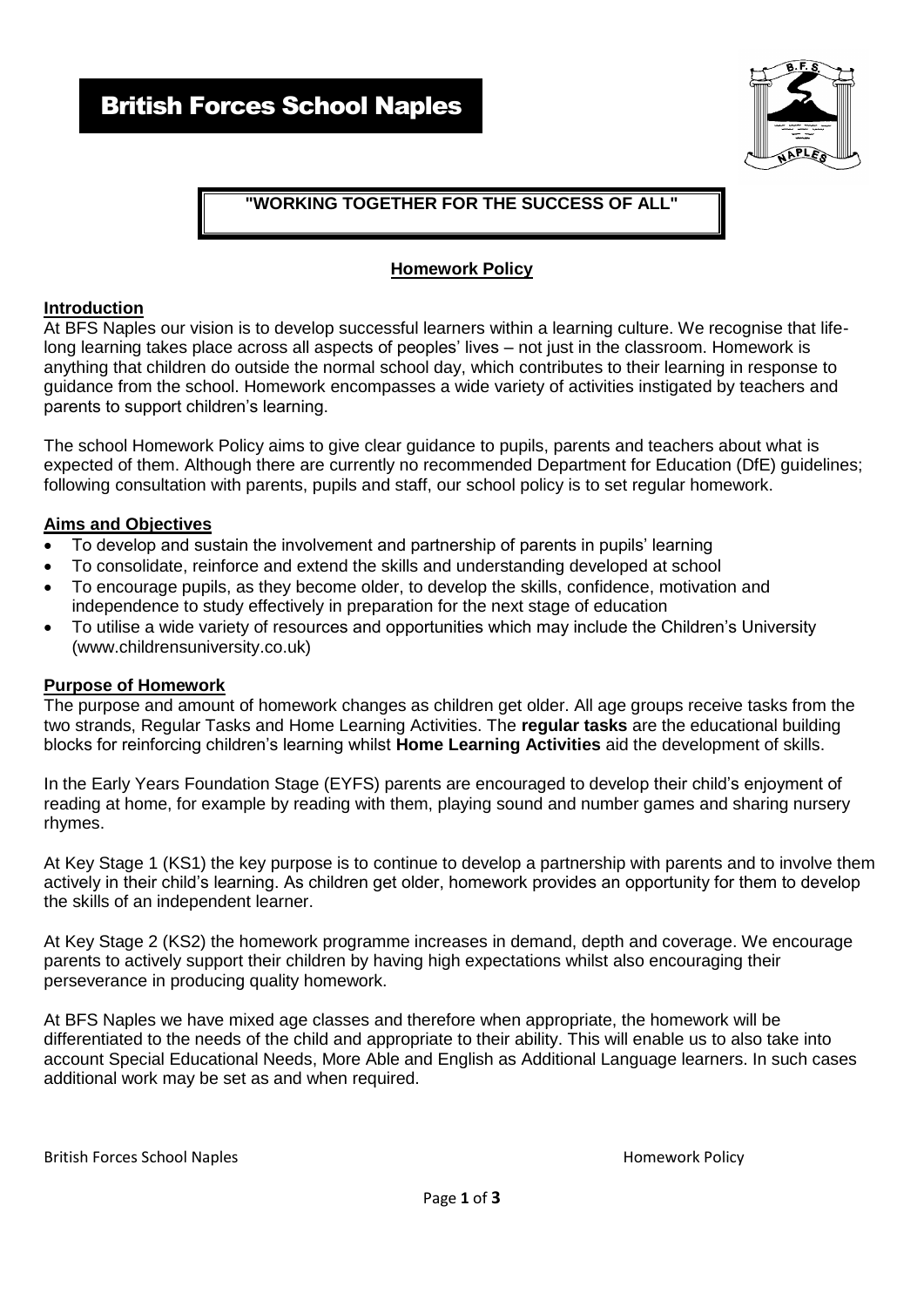# **Types of Homework**

|                   | Regular tasks (4-5 weekly/Combined tasks totalling                               | <b>Home Learning Activities</b>                                                                     |
|-------------------|----------------------------------------------------------------------------------|-----------------------------------------------------------------------------------------------------|
|                   | at least 10 minutes per night from the choice below)                             |                                                                                                     |
| <b>Foundation</b> | <b>Reading (parents signature/comments)</b>                                      | FS & KS1                                                                                            |
| <b>Stage</b>      | Reading & library loans                                                          |                                                                                                     |
| (FS)              | <b>Spelling</b>                                                                  | An activity from either a National Curriculum<br>subject or a project/activity with a specific or   |
|                   | Letters & sounds (sound cards and activities)                                    | cross-curricular theme and the appropriate                                                          |
|                   |                                                                                  | explanation.                                                                                        |
|                   | <b>Mental Mathematics</b>                                                        |                                                                                                     |
|                   | Counting and mathematical vocabulary                                             |                                                                                                     |
| <b>Key Stage</b>  | <b>Reading (parents signature/comments)</b>                                      | Children's University (Optional)*                                                                   |
| 1                 | Reading & library loans                                                          |                                                                                                     |
| (Y1&2)            | <b>Spelling</b>                                                                  |                                                                                                     |
|                   | Letters $\&$ sounds and spelling (KS1)                                           |                                                                                                     |
|                   | <b>Mental Mathematics</b>                                                        |                                                                                                     |
|                   | Counting & number bonds                                                          |                                                                                                     |
| <b>Key Stage</b>  | <b>Reading (parents signature/comments)</b>                                      | <b>Year 3 &amp; 4</b>                                                                               |
| 2                 | Reading & library loans                                                          |                                                                                                     |
|                   |                                                                                  | An activity or activities from either a National                                                    |
| (Y3&4)            | <b>Spelling</b>                                                                  | Curriculum subject or a project/activity with a<br>specific or cross-curricular theme with an       |
|                   | Spelling (KS2)                                                                   | appropriate explanation. (Task completion time                                                      |
|                   | <b>Mental Mathematics</b>                                                        | approximately 1 hour per week)                                                                      |
|                   | Number bonds & times table facts, time                                           | <b>Italian Vocabulary</b>                                                                           |
|                   |                                                                                  | <b>Children's University (Optional) *</b>                                                           |
| <b>Key Stage</b>  | <b>Reading (parents signature/comments)</b>                                      | Year $5 & 6$                                                                                        |
| 2                 | Reading & library loans                                                          |                                                                                                     |
| (Y5&6)            | <b>Spelling</b>                                                                  | An activity or activities from either a National<br>Curriculum subject or a project/activity with a |
|                   | Spelling (KS2)                                                                   | specific or cross-curricular theme with an                                                          |
|                   | <b>Mental Mathematics</b>                                                        | appropriate explanation. (Task completion time                                                      |
|                   |                                                                                  | approximately 1.5 hours per week)                                                                   |
|                   | Times table $&$ division facts $&$ number sequences e.g.<br>square numbers. Time | <b>Italian Vocabulary /Grammar</b>                                                                  |
|                   |                                                                                  | <b>Children's University (Optional) *</b>                                                           |
|                   |                                                                                  |                                                                                                     |

British Forces School Naples **Homework Policy** Homework Policy \***Children's University (Optional)** has been included in the 'Home Learning' section of the grid in recognition that this will raise the profile and commitment that the school has to supporting this initiative and in working in partnership with the parents and the wider community. For clarity as this initiative is designed to inspire life-long learning experiences beyond school, this does not form part of the homework set by teachers.